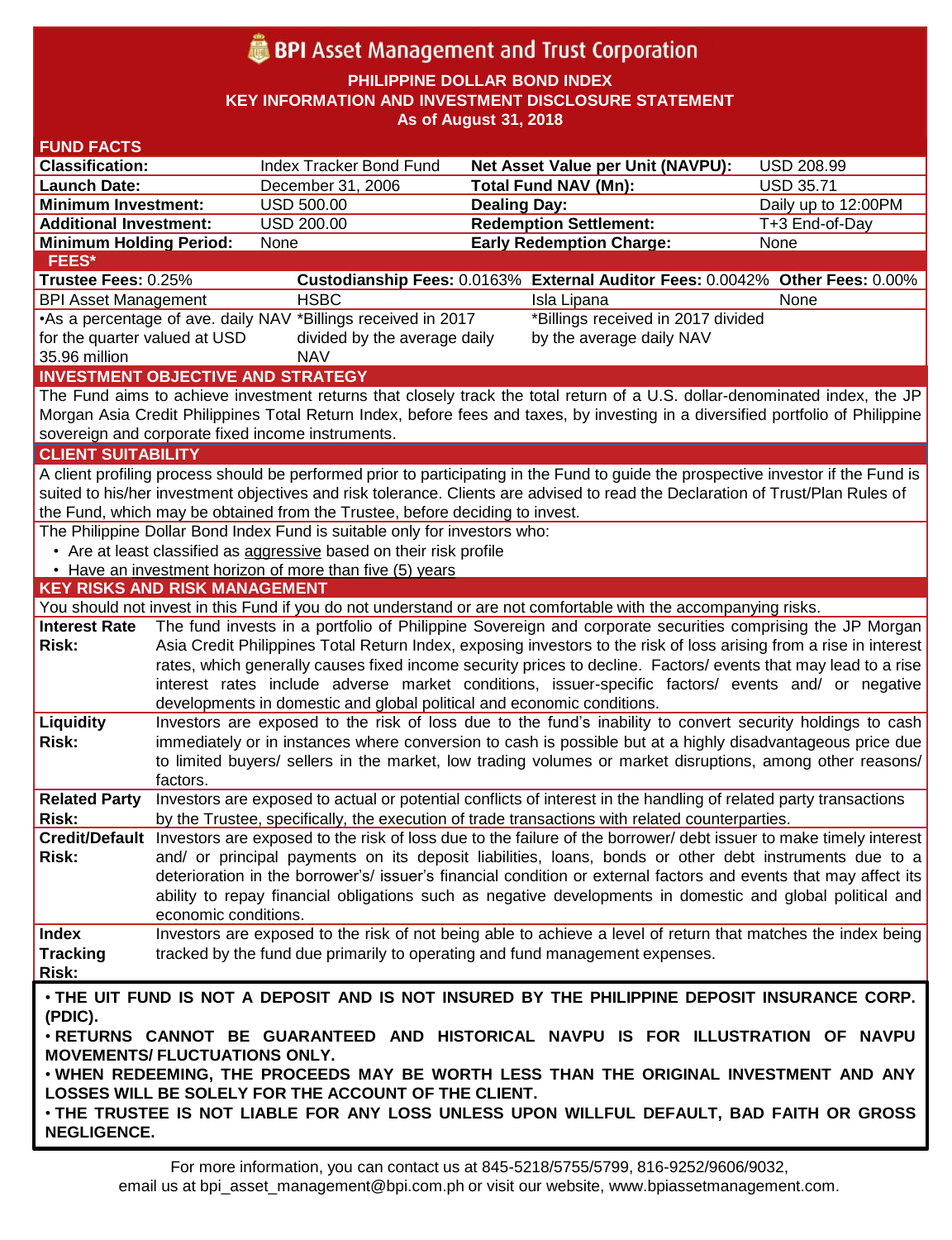### **FUND PERFORMANCE AND STATISTICS AS OF AUGUST 31, 2018**

(Purely for reference purposes and is not a guarantee of future results)



**Fund 0.49 1.47 1.04 -1.80 7.39 108.99 Benchmark** 0.56 1.57 1.10 -1.65 8.93 118.74

\*Benchmark is the JP Morgan Asia Credit Philippines Total Return

**Fund -1.80 -1.25 2.41 3.13 5.02 6.52 Benchmark** -1.65 -1.06 2.89 3.61 5.42 6.93

**Fund -1.89 5.85 2.96 3.41 10.75 -5.23 Benchmark** -1.89 6.36 3.53 3.97 11.47 -5.10

**1 mo 3 mo 6 mo 1YR 3YRS S.I.<sup>2</sup>**

**1YR 2YRS 3YRS 4YRS 5YRS S.I.**

**YTD 2017 2016 2015 2014 2013**

| <b>NAVPU over the past 12 months</b>   |        |  |  |  |  |
|----------------------------------------|--------|--|--|--|--|
| Highest                                | 214.50 |  |  |  |  |
| Lowest                                 | 204.24 |  |  |  |  |
| <b>STATISTICS</b>                      |        |  |  |  |  |
| <b>Weighted Ave Duration (Yrs)</b>     | 7.18   |  |  |  |  |
| Volatility, Past 1 Year (%) 3          | 2.43   |  |  |  |  |
| Port. Weighted Yield to Maturity (%)   | 4.20   |  |  |  |  |
| <b>Current Number of Holdings</b>      | 49     |  |  |  |  |
| Tracking Error (3-Yr) <sup>4</sup> (%) | 0.41   |  |  |  |  |

<sup>1</sup>Returns are net of fees.

<sup>2</sup>Since Inception

<sup>3</sup>Measures the degree to which the Fund fluctuates vis-à-vis its average return over a period of time.

<sup>4</sup>Measure of deviation between the Fund's return and benchmark returns. A lower number means the Fund's return is closely aligned with the benchmark. 5 Includes accrued income, investment securities purchased, accrued expenses, etc.

\*Declaration of Trust is available upon request through branch of account.

| <b>PORTFOLIO COMPOSITION</b>                                          |                        | <b>TOP TEN HOLDINGS</b>                                  |                                    |           |
|-----------------------------------------------------------------------|------------------------|----------------------------------------------------------|------------------------------------|-----------|
| <b>Allocation</b>                                                     | % of Fund              | <b>Name</b>                                              | <b>Maturity</b>                    | % of Fund |
| Government                                                            | 65.05                  |                                                          |                                    |           |
| Corporates                                                            | 32.64                  | RoP Bonds                                                | 2/2/2030                           | 8.63      |
| Cash                                                                  | 0.31                   | RoP Bonds                                                | 3/16/2025                          | 7.10      |
| Time deposits and money market                                        | 0.98                   | RoP Bonds                                                | 1/14/2031                          | 6.79      |
| Other receivables – net of liabilities <sup>5</sup>                   | 1.03                   | RoP Bonds                                                | 2/2/2042                           | 5.81      |
| <b>Maturity Profile</b>                                               |                        | RoP Bonds                                                | 1/20/2040                          | 5.22      |
| Cash and Less than 1 Year                                             | 2.32                   |                                                          | 10/23/2034                         | 5.03      |
| Between 1 and 3 Years                                                 | 15.02                  |                                                          |                                    | 4.47      |
| Between 3 and 5 Years                                                 | 15.51                  |                                                          |                                    | 3.61      |
|                                                                       |                        |                                                          |                                    |           |
|                                                                       |                        | <b>RoP Bonds</b>                                         |                                    | 3.48      |
|                                                                       |                        | <b>RoP Bonds</b>                                         | 3/1/2041                           | 3.37      |
| Between 5 and 7 Years<br>Between 7 and 10 Years<br>More than 10 Years | 18.51<br>8.40<br>40.24 | <b>RoP Bonds</b><br><b>RoP Bonds</b><br><b>RoP Bonds</b> | 2/1/2028<br>1/21/2024<br>1/15/2021 |           |

#### **RELATED PARTY TRANSACTIONS\***

**CUMULATIVE PERFORMANCE (%) <sup>1</sup>**

Index

**ANNUALIZED PERFORMANCE (%) <sup>1</sup>**

**CALENDAR YEAR PERFORMANCE (%) <sup>1</sup>**

The Fund has investments and trade transactions with BPI Asset Management and Trust Corporation (BPI AMTC):

Ayala Corporation - USD 0.68 million; Bank of the Philippine Islands - USD 0.35 million

Investments in the said outlets were approved by the BPI AMTC's Board of Directors. Likewise, all related party transactions are conducted on an arm's length and best execution basis and within established limits.

\* Related party in accordance with BPI AMTC's internal policy.